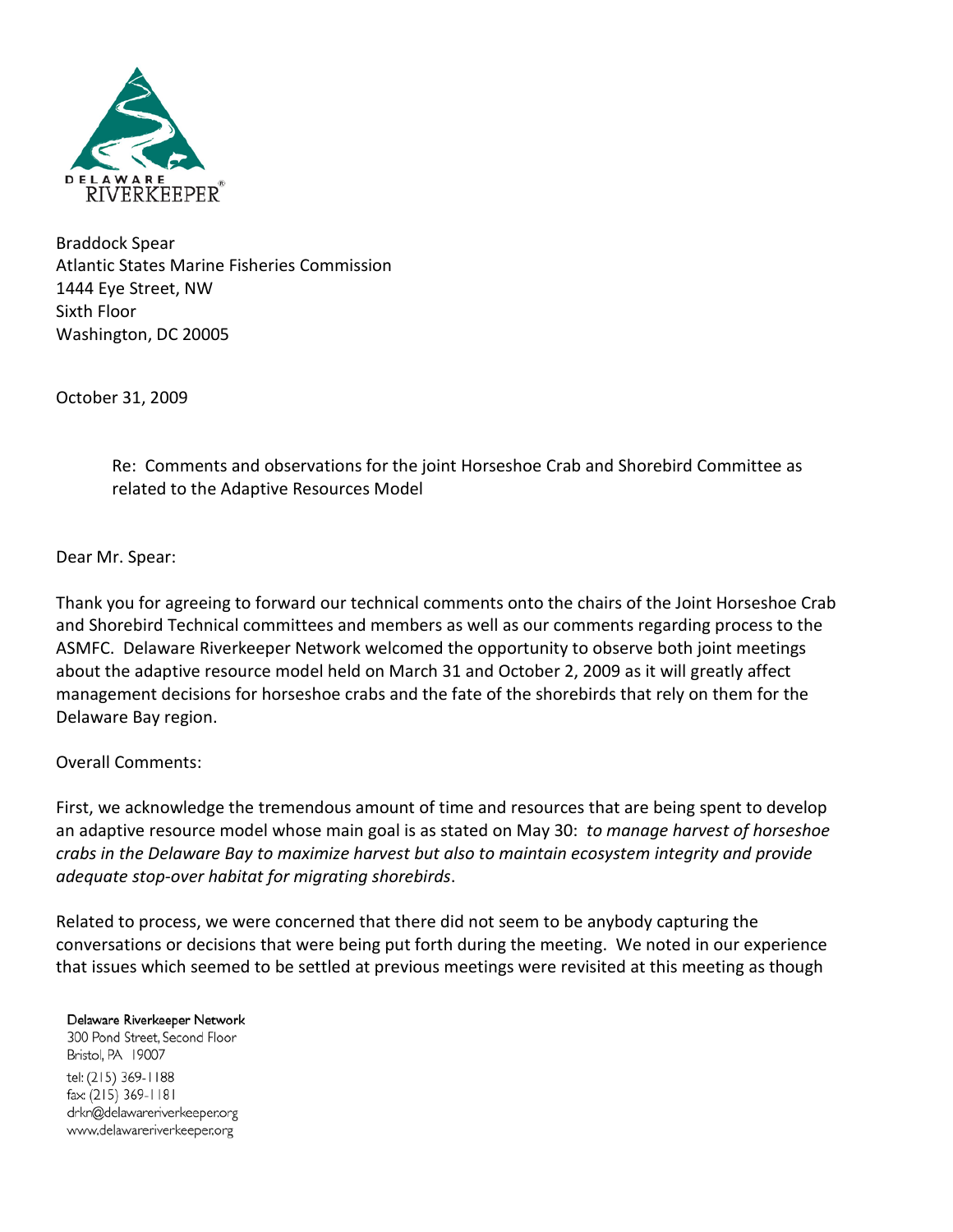there had been no previous agreements. So we have some real concerns about the integrity of the process as it allows folks to continually ignore and revisit issues until the collection in the room is such that the conclusion reached is more desirable to a particular group of individuals.

As part of the meeting process, we were also unclear how disagreements on key inputs were actually then resolved and agreed upon in order for the modeler to move forward, incorporating valid and scientific concerns. This too speaks to the integrity of the process -- it is a dynamic that allows the modeler or others to take the discussion and later interpret, apply or ignore it as they individually see fit. And with no record of the related discussion there is no way to challenge that independent decision-making.

We understand that specific inputs to the model will have large consequences for what overall numbers the model calculates for horseshoe crab harvest output. We also understand that there appears to be, at least during both meetings, major concerns over the inputs and the robustness of the scientific data for which these inputs are based. Many questions that were raised in the first meeting seemed to still be at-large and with great disagreement in the second meeting, indicating continued disagreement on the science. With this uncertainty and with understanding that research in the field has limitations, we question whether producing this model with inputs that have so much uncertainty is a scientifically-sound and effective way to manage the species. At the very least, if the model is in fact used for determining harvest, data inputs put forth that do have uncertainty, must error on the side of caution and be protective inputs into the model that will better protect species in peril. Otherwise, the model based on inputs that are not based on sound science (and where scientists on the technical committee are not in agreement) and not based on real-world natural relationships between the crab and shorebirds will lead to a model that does not reflect natural conditions but rather only leads to an unsustainable harvest that might very well continue to impact shorebirds of the Delaware Bay. This model will take years to validate and should not be used to manage bird or crab populations until there is real proof of its validity.

Related to monitoring, it is important to keep monitoring methods consistent and working in parallel with the model and the validation process and beyond. Scientists need to continue their current monitoring protocols that brought us to the current dataset so that old data can continue to be useful with new data as it becomes available every year. By setting up a model that would harvest crabs regardless of the condition of the birds based on triggers that are not experimentally determined in the bay is a major weakness of the model.

In light of the time and expertise spent on this modeling effort to maximize crab harvest and in an environment where scientists are not clear on the fate of an entire species, it is also important to reiterate the economic value of the ecotourism industry as compared to the economic effect of horseshoe crab harvest for bait. Should we be creating a model to track the loss of eco-dollars to the states of NJ and DE when shorebird populations are no longer visiting the Bay, for example to also invest time in that industries livelihood?

# **Specific technical points and observations**:

# **Shorebird Capture Data Concerns**

There was concern from scientists regarding the shorebird capture data used as a model input regarding weight gain of birds and a realization that many of these weights used by Mr. McGowan (lead modeler) originated from earlier years of the study when the birds were likely at a higher weight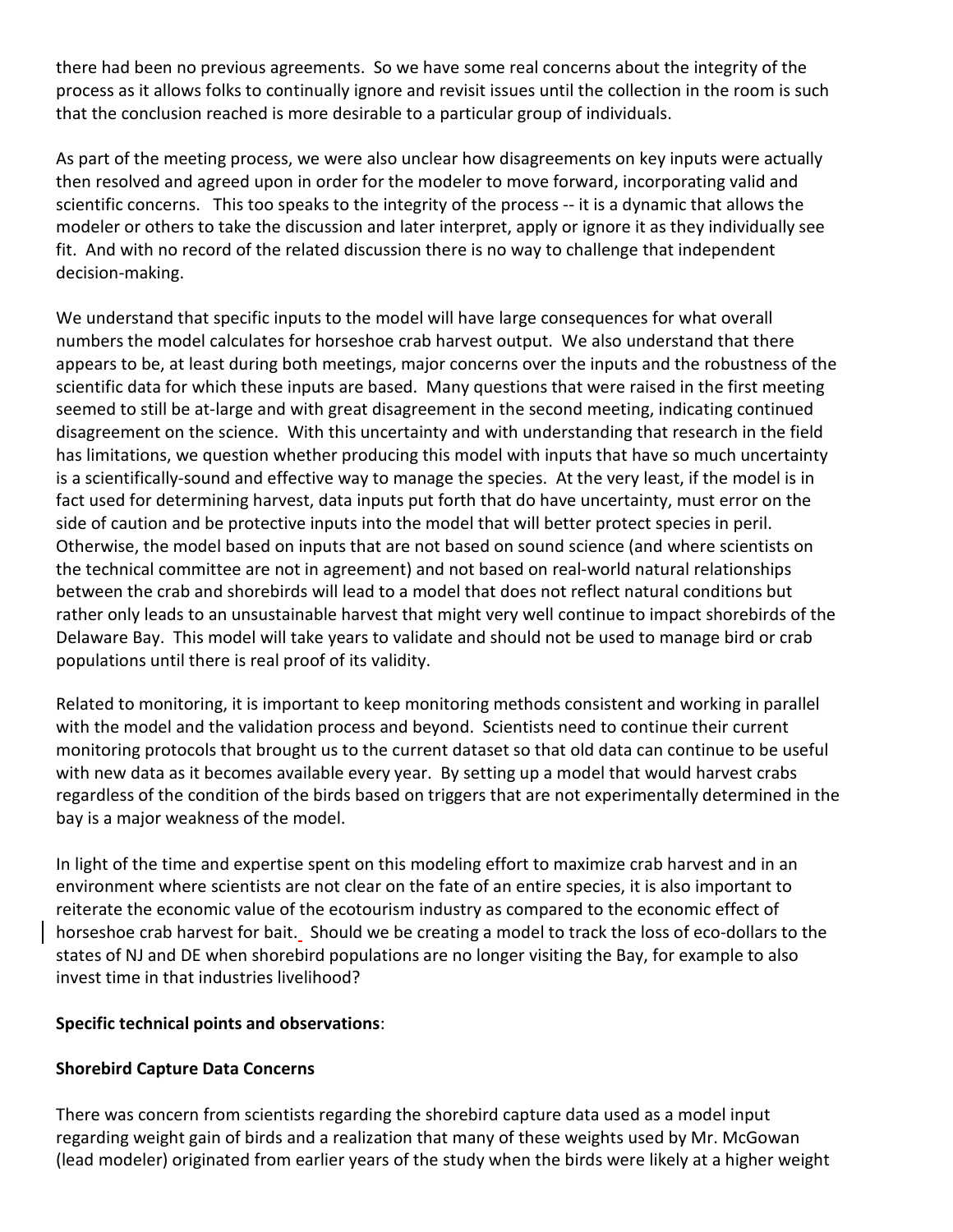and not in such dire conditions as more recent years. Dr. Humphrey suggested reviewing this Delaware Bay data and being sure that weights were representative of current conditions and Mr. McGowan stated this would be difficult to do as research in recent years involved less capturing and more re-sighting information. With this scientific uncertainty in mind, a more protective approach to this weight input number should be used to be sure the model represents real-world conditions.

# **Concerns over Sex Ratio for Horseshoe Crabs**

There was much discussion and disagreement by the scientists over the proposed 1.88 sex ratio for horseshoe crabs. We understand this ratio to be largely developed based on the off-shore Virginia Tech trawl surveys versus actual ratios noted in natural conditions and studies and census data available of the spawning crabs or egg densities on the beach. Scientists are in disagreement on the emphasis satellite males have on spawning and what is seen on the ground both historically and recently (and there is limited data about this point). Horseshoe crabs fertilize eggs externally and satellite males are part of that natural balance. In the Delaware Bay, the operational sex ratio of adult spawning crabs on the beach was stated to be at about 3.8 males for 1 female (D. Smith). How do we know from scientific research that this ratio is not more typical of a healthy crab population or the historic balance that existed pre-bait impacts? Where is the historical data available that supports a natural balance that is a 1.88 ratio? It seems that the decision to use the 1.88 ratio is largely based on personal communications with Dr. Brockman – to give a single personal communication that could not be heard, vetted, challenged, or discussed by other experts is not a valid or defensible approach to such important decision-making. The 1.88 ratio is not based on strong scientific data. Considering the dramatic effect use of this ratio will have on the ultimate conclusions reached it is critical that it be scientifically vetted and defensible. In fact, the 1.88 ratio will most assuredly drive harvest of what some scientists are calling "excess males" when in fact – this is unacceptable considering that we don't see strong research ruling out the significance of these satellite males. From discussions during the meetings, there also appears to be no scientific data pre-bait harvest to indicate the natural balance of males to females. Therefore, a risk-averse approach and ratio, i.e. a ratio reflecting pre bait and what is actually seen on beaches, would be more appropriate and justifiable rather than the 1.88 ratio – such an approach would drive selection of a ratio that is at a minimum 4:1 and more likely higher.

Scientists also noted the need for fine-tuning to reduce uncertainties in the Virginia-Tech trawl survey, egg density surveys and beach spawning surveys. The group was unable to answer a question by one scientist about the variance in the VA tech survey – while everyone agreed this was important information nobody was able to answer it; the issue got set aside without resolution or promise to revisit. And finally, scientists questioned using trawl survey data over actual spawning data of adult crabs and egg densities on the beach which have a better connection to shorebirds than the trawl surveys done offshore. We would agree that egg densities and spawning crabs on beaches relate better to shorebird weight and these numbers are likely more scientifically justified.

# **Concerns with Preliminary Model Outputs and Monitoring over Time**

The issue of monitoring the application of the model outputs and revisiting inputs and numbers over time was discussed by scientists throughout the meetings. There should be a mechanism in place to revisit the model at least annually to determine how well it is working and make changes where appropriate. Monitoring needs to remain consistent so that old datasets can continue to be used with new data as it becomes available and a rigorous monitoring plan by the scientists needs to be continued. Years of validating the model in parallel with on-the-ground monitoring studies, will help correct any errors with the model before it should be used to directly manage horseshoe crabs or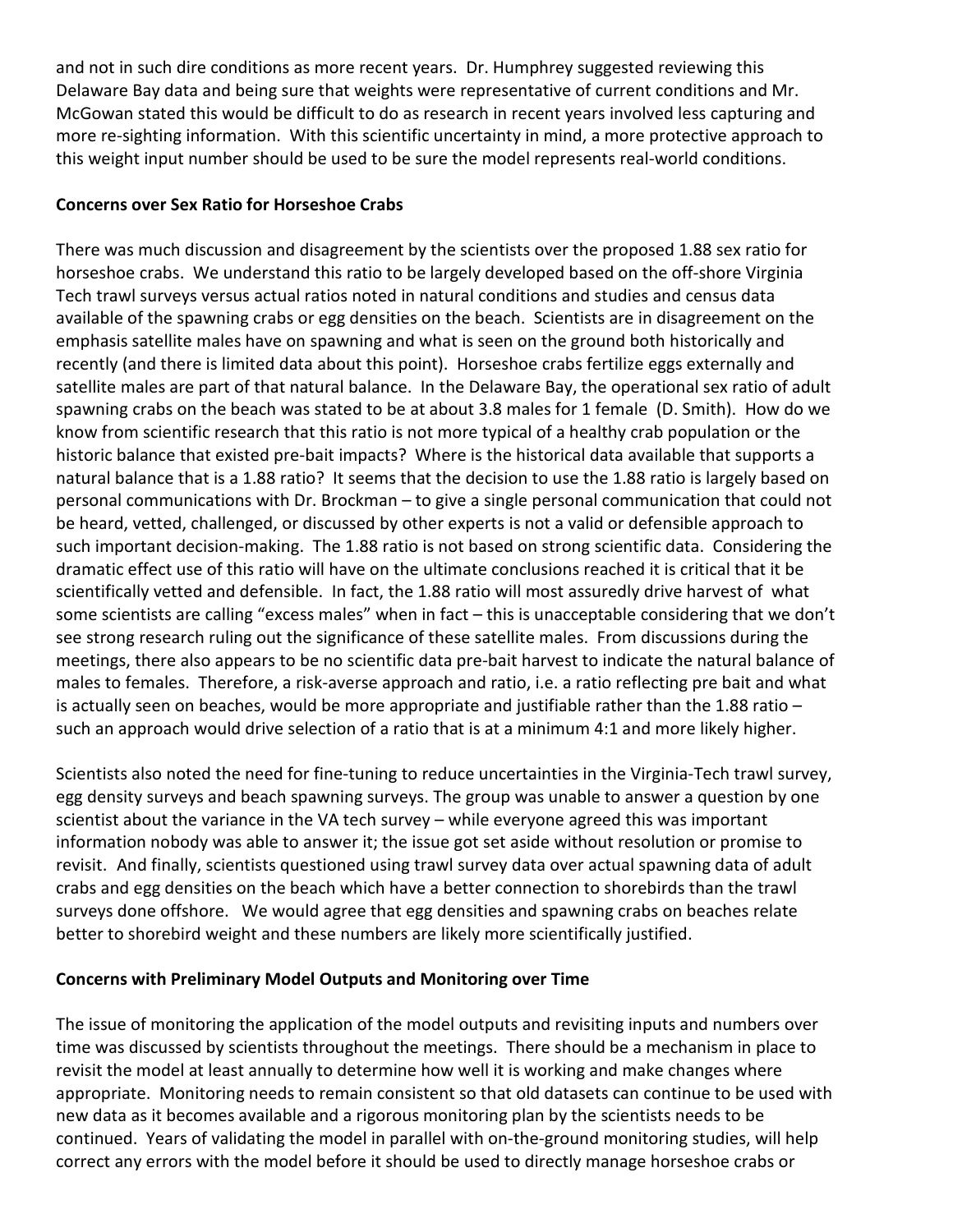shorebirds. The model should not be used too early before more rigorous testing is understood and inputs are more clear to the scientific community or else harvesting will likely occur at a time that will not be protective to the shorebirds.

It was also suggested by scientists that more model runs need to be conducted to actually see endpoints of the model to ensure that the model is calculating realistic and protective measures. Based on the questions to the inputs throughout the meeting, this seems like a very important step that is well justified.

Regarding preliminary model outputs, valid concerns by scientists were raised as the model did not include any outcome where there would be no harvest of crabs, despite the scientific fact that the red knots are at such low population numbers. Some scientists were concerned about the outputs and expressed that the model weights per input may be off (particularly in the case of the male and female crab ratio and the trigger for female crabs that was first set at 5 million and then raised to 7 million) as it appears that the outputs are not at all sensitive to red knot population numbers -- this concern seemed verified by the apparent reality that while red knot population numbers are already at very low numbers, the model has no possible outcome of "no harvest". We understand that the model is to include and weigh red knot populations as part of the process as stated in the goal of the model: *to manage harvest of horseshoe crabs in the Delaware Bay to maximize harvest but also to maintain ecosystem integrity and provide adequate stop-over habitat for migrating shorebirds*. As such, the model needs to be adjusted to consider shorebird population numbers and weigh this factor heavily. For this process, the tech committee must also consider the research that is finding declines in other shorebird species that rely heavily on horseshoe crab eggs. (It is noted that if indeed years from now, crab numbers are extremely high and birds continue to plummet – based on other factors, then changes would be made to the model but at this early time to not weigh the red knot heavily in the equation is not appropriate.) By setting up a model that would harvest crabs regardless of the condition of the birds based on triggers that are not experimentally determined in the bay is a major weakness of the model.

# **Fecundity for Red Knots**

Fecundity of females (the # of female offspring produced from eggs to fledgling) at 0.40 for the proposed model input was based on a scientific paper by Meltoff. The shorebird scientists raised the issue that this 0.40 rate may be atypical as the environment for this study in northeast Greenland was ideal habitat for the red knots (as noted by Meltoff) and that the sample size was small. Dr. Humphrey stated that he may have more appropriate peer-reviewed values to use in lieu of the 0.40 rate and if this rate is more real-world, likely a better fit to use for the model.

Mr. McGowan also pointed out what might be a very significant point to be considered by the ASMFC and the technical committees. When Mr. McGowan lowered the fecundity rate input below 0.40, a drastic population crash occurs in the red knots. Scientists felt this was an important observation by the model that demonstrates the implications crab harvest and lower egg densities have on this red knot fecundity rate, highlighting highlights the tenuous and precarious situation of the birds and their survival rates.

We would also like to point out conclusions of a recent study, "Investing in Our Future: the Economic Case for Rebuilding Mid-Atlantic Fish Populations" authored by John Gates at the University of Rhode Island which provides analytical evidence that there is economic value in actively rebuilding fish populations and foregone economic benefits from delaying rebuilding. Furthermore, if management